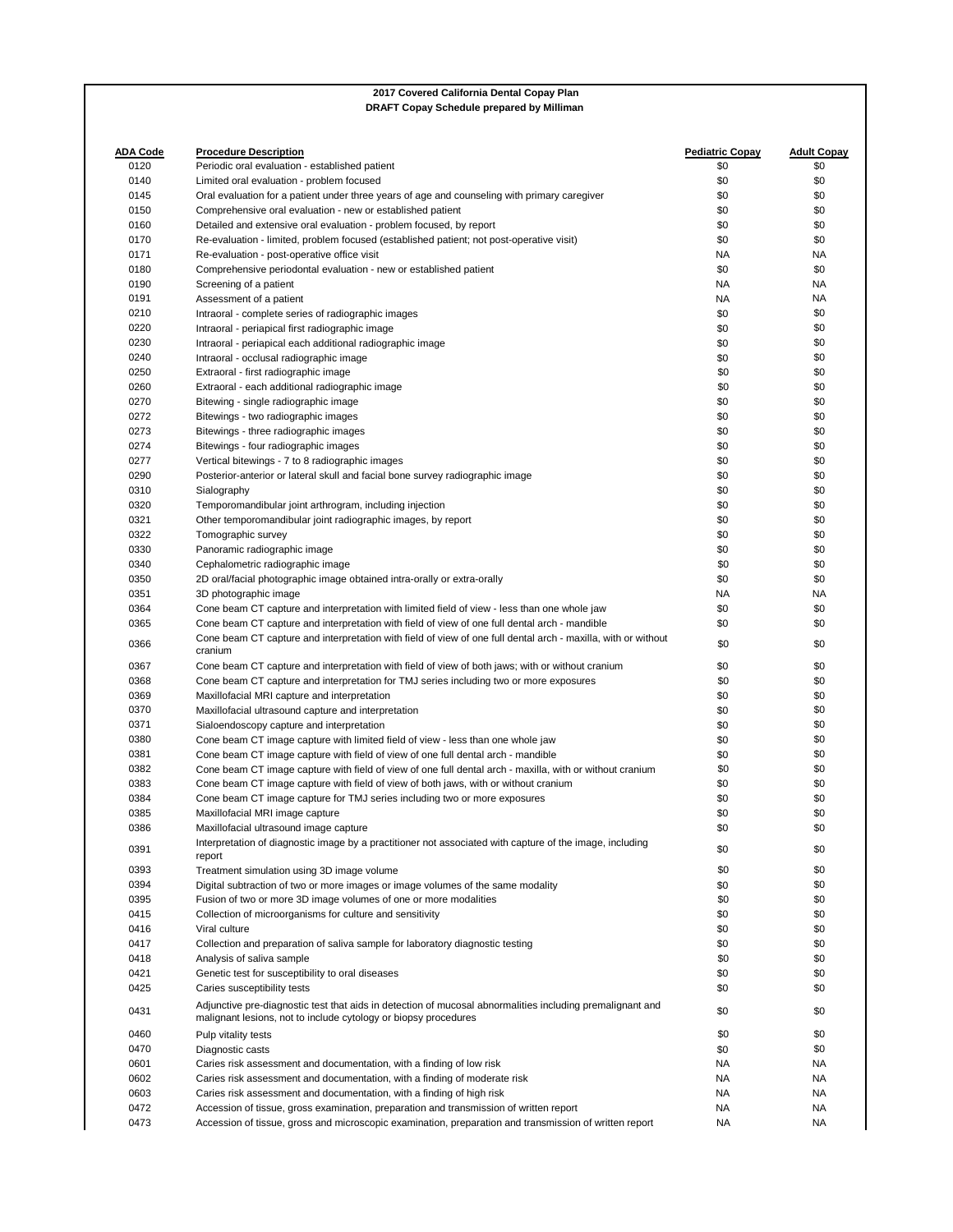| <b>ADA Code</b> | <b>Procedure Description</b><br>Accession of tissue, gross and microscopic examination, including assessment of surgical margins for | <b>Pediatric Copay</b> | <b>Adult Copay</b> |
|-----------------|--------------------------------------------------------------------------------------------------------------------------------------|------------------------|--------------------|
| 0474            | presence of disease, preparation and transmission of written report                                                                  | <b>NA</b>              | NA                 |
| 0475            | Decalcification procedure                                                                                                            | <b>NA</b>              | NA                 |
| 0476            | Special stains for microorganisms                                                                                                    | <b>NA</b>              | NA                 |
| 0477            | Special stains, not for microorganisms                                                                                               | <b>NA</b>              | NA                 |
| 0478            | Immunohistochemical stains                                                                                                           | <b>NA</b>              | ΝA                 |
| 0479            | Tissue in-situ hybridization, including interpretation                                                                               | <b>NA</b>              | ΝA                 |
| 0480            | Accession of exfoliative cytologic smears, microscopic examination, preparation and transmission of                                  | <b>NA</b>              | ΝA                 |
|                 | written report                                                                                                                       |                        |                    |
| 0481            | Electron microscopy                                                                                                                  | NA                     | ΝA                 |
| 0482            | Direct immunofluorescence                                                                                                            | <b>NA</b>              | NA                 |
| 0483            | Indirect immunofluorescence                                                                                                          | <b>NA</b>              | ΝA                 |
| 0484            | Consultation on slides prepared elsewhere                                                                                            | <b>NA</b>              | NA                 |
| 0485            | Consultation, including preparation of slides from biopsy material supplied by referring source                                      | <b>NA</b>              | ΝA                 |
| 0486            | Laboratory accession of transepithelial cytologic sample, microscopic examination, preparation and<br>transmission of written report | <b>NA</b>              | ΝA                 |
| 0502            | Other oral pathology procedures, by report                                                                                           | NA.                    | ΝA                 |
| 0999            | Unspecified diagnostic procedure, by report                                                                                          | <b>NA</b>              | ΝA                 |
| 1110            | Prophylaxis - adult                                                                                                                  | \$0                    | \$0                |
| 1120            | Prophylaxis - child                                                                                                                  | \$0                    | \$0                |
| 1206            | Topical application of fluoride varnish                                                                                              | \$0                    | \$0                |
| 1208            | Topical application of fluoride - excluding varnish                                                                                  | \$0                    | \$0                |
| 1310            | Nutritional counseling for control of dental disease                                                                                 | <b>NA</b>              | ΝA                 |
| 1320            | Tobacco counseling for the control and prevention of oral disease                                                                    | <b>NA</b>              | ΝA                 |
| 1330            | Oral hygiene instructions                                                                                                            | <b>NA</b>              | ΝA                 |
| 1351            | Sealant - per tooth                                                                                                                  | \$0                    | \$0                |
| 1352            | Preventive resin restoration in a moderate to high caries risk patient - permanent tooth                                             | <b>NA</b>              | NA                 |
| 1353            | Sealant repair - per tooth                                                                                                           | <b>NA</b>              | ΝA                 |
| 1510            | Space maintainer - fixed - unilateral                                                                                                | \$0                    | \$0                |
| 1515            | Space maintainer - fixed - bilateral                                                                                                 | \$0                    | \$0                |
| 1520            | Space maintainer - removable - unilateral                                                                                            | \$0                    | \$0                |
| 1525            | Space maintainer - removable - bilateral                                                                                             | \$0                    | \$0                |
| 1550            | Re-cement or re-bond space maintainer                                                                                                | \$0                    | \$0                |
| 1555            | Removal of fixed space maintainer                                                                                                    | \$0                    | \$0                |
| 1999            | Unspecified preventive procedure, by report                                                                                          | <b>NA</b>              | NA                 |
| 2140            | Amalgam - one surface, primary or permanent                                                                                          | \$25                   | \$25               |
| 2150            | Amalgam - two surfaces, primary or permanent                                                                                         | \$30                   | \$30               |
| 2160            | Amalgam - three surfaces, primary or permanent                                                                                       | \$35                   | \$35               |
| 2161            | Amalgam - four or more surfaces, primary or permanent                                                                                | \$40                   | \$40               |
| 2330            | Resin-based composite - one surface, anterior                                                                                        | \$30                   | \$30               |
| 2331            | Resin-based composite - two surfaces, anterior                                                                                       | \$35                   | \$35               |
| 2332            | Resin-based composite - three surfaces, anterior                                                                                     | \$45                   | \$45               |
| 2335            | Resin-based composite - four or more surfaces or involving incisal angle (anterior)                                                  | \$50                   | \$50               |
| 2390            | Resin-based composite crown, anterior                                                                                                | \$60                   | \$60               |
| 2391            | Resin-based composite - one surface, posterior                                                                                       | \$30                   | \$30               |
| 2392            | Resin-based composite - two surfaces, posterior                                                                                      | \$40                   | \$40               |
| 2393            | Resin-based composite - three surfaces, posterior                                                                                    | \$50                   | \$50               |
| 2394            | Resin-based composite - four or more surfaces, posterior<br>Gold foil - one surface                                                  | \$60                   | \$60               |
| 2410<br>2420    | Gold foil - two surfaces                                                                                                             | \$300<br>\$300         | \$300<br>\$300     |
| 2430            | Gold foil - three surfaces                                                                                                           | \$300                  | \$300              |
| 2510            | Inlay - metallic - one surface                                                                                                       | \$300                  | \$300              |
| 2520            | Inlay - metallic - two surfaces                                                                                                      | \$300                  | \$300              |
| 2530            | Inlay - metallic - three or more surfaces                                                                                            | \$300                  | \$300              |
| 2542            | Onlay - metallic - two surfaces                                                                                                      | \$300                  | \$300              |
| 2543            | Onlay - metallic - three surfaces                                                                                                    | \$300                  | \$300              |
| 2544            | Onlay - metallic - four or more surfaces                                                                                             | \$300                  | \$300              |
| 2610            | Inlay - porcelain/ceramic - one surface                                                                                              | \$300                  | \$300              |
| 2620            | Inlay - porcelain/ceramic - two surfaces                                                                                             | \$300                  | \$300              |
| 2630            | Inlay - porcelain/ceramic - three or more surfaces                                                                                   | \$300                  | \$300              |
| 2642            | Onlay - porcelain/ceramic - two surfaces                                                                                             | \$300                  | \$300              |
| 2643            | Onlay - porcelain/ceramic - three surfaces                                                                                           | \$300                  | \$300              |
| 2644            | Onlay - porcelain/ceramic - four or more surfaces                                                                                    | \$300                  | \$300              |
| 2650            | Inlay - resin-based composite - one surface                                                                                          | \$300                  | \$300              |
| 2651            | Inlay - resin-based composite - two surfaces                                                                                         | \$300                  | \$300              |
| 2652            | Inlay - resin-based composite - three or more surfaces                                                                               | \$300                  | \$300              |
| 2662            | Onlay - resin-based composite - two surfaces                                                                                         | \$300                  | \$300              |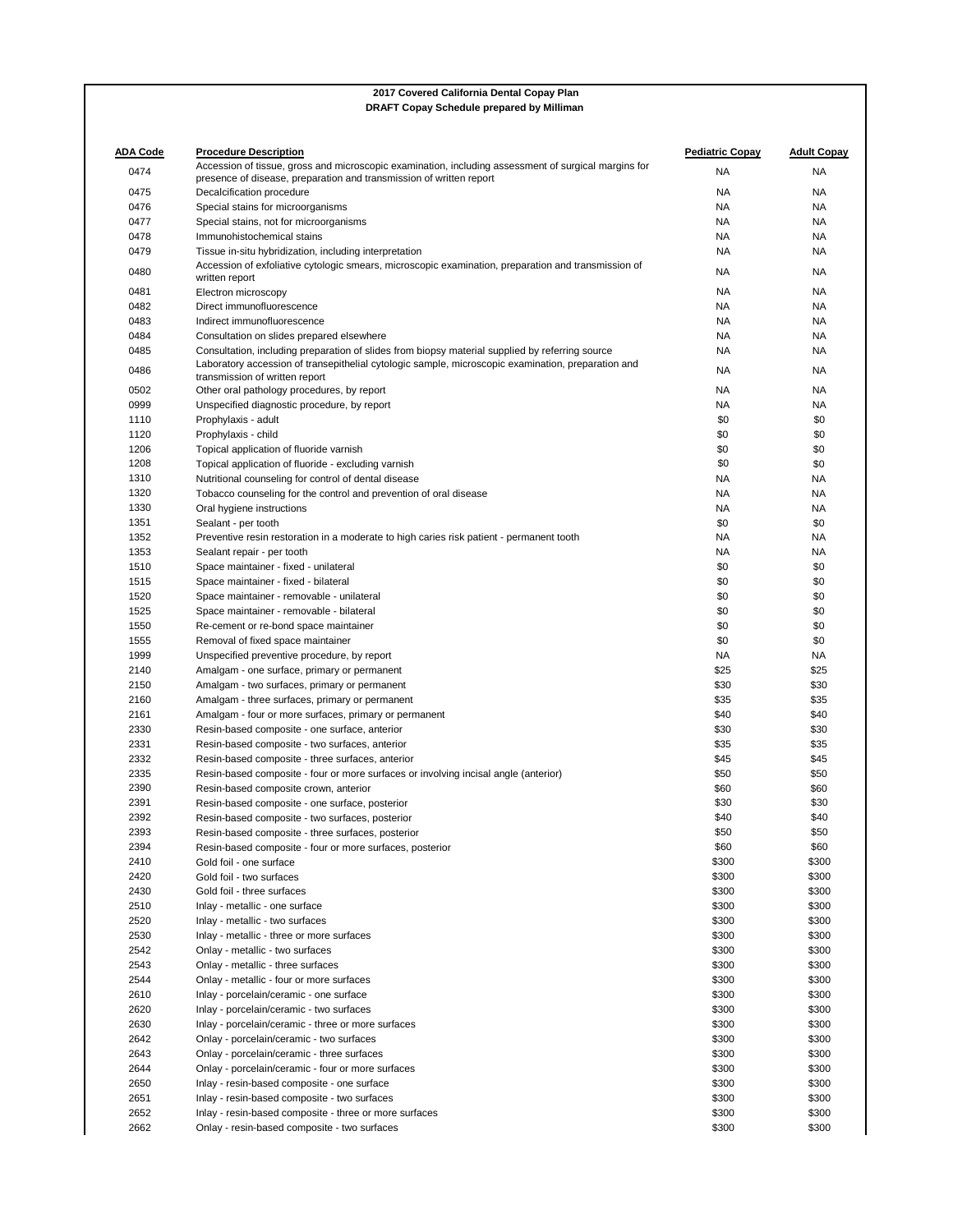| <b>ADA Code</b><br>2663 | <b>Procedure Description</b><br>Onlay - resin-based composite - three surfaces                       | <b>Pediatric Copay</b><br>\$300 | <b>Adult Copay</b><br>\$300 |
|-------------------------|------------------------------------------------------------------------------------------------------|---------------------------------|-----------------------------|
| 2664                    | Onlay - resin-based composite - four or more surfaces                                                | \$300                           | \$300                       |
| 2710                    | Crown - resin-based composite (indirect)                                                             | \$300                           | \$300                       |
| 2712                    |                                                                                                      | \$300                           | \$300                       |
| 2720                    | Crown - 3/4 resin-based composite (indirect)<br>Crown - resin with high noble metal                  | \$300                           | \$300                       |
| 2721                    |                                                                                                      | \$300                           | \$300                       |
| 2722                    | Crown - resin with predominantly base metal                                                          | \$300                           | \$300                       |
|                         | Crown - resin with noble metal                                                                       |                                 |                             |
| 2740                    | Crown - porcelain/ceramic substrate                                                                  | \$300                           | \$300                       |
| 2750                    | Crown - porcelain fused to high noble metal                                                          | \$300                           | \$300                       |
| 2751                    | Crown - porcelain fused to predominantly base metal                                                  | \$300                           | \$300                       |
| 2752                    | Crown - porcelain fused to noble metal                                                               | \$300                           | \$300                       |
| 2780                    | Crown - 3/4 cast high noble metal                                                                    | \$300                           | \$300                       |
| 2781                    | Crown - 3/4 cast predominantly base metal                                                            | \$300                           | \$300                       |
| 2782                    | Crown - 3/4 cast noble metal                                                                         | \$300                           | \$300                       |
| 2783                    | Crown - 3/4 porcelain/ceramic                                                                        | \$300                           | \$300                       |
| 2790                    | Crown - full cast high noble metal                                                                   | \$300                           | \$300                       |
| 2791                    | Crown - full cast predominantly base metal                                                           | \$300                           | \$300                       |
| 2792                    | Crown - full cast noble metal                                                                        | \$300                           | \$300                       |
| 2794                    | Crown - titanium                                                                                     | \$300                           | \$300                       |
| 2799                    | Provisional crown - further treatment of completion of diagnosis necessary prior to final impression | \$0                             | \$0                         |
| 2990                    | Resin infiltration of incipient smooth surface lesions                                               | \$20                            | \$20                        |
| 2910                    | Re-cement or re-bond inlay, onlay, veneer or partial coverage restoration                            | \$25                            | \$25                        |
| 2915                    | Re-cement or re-bond indirectly fabricated or prefabricated post and core                            | \$25                            | \$25                        |
| 2920                    | Re-cement or re-bond crown                                                                           | \$25                            | \$25                        |
| 2921                    | Reattachment of tooth fragment, incisal edge or cusp                                                 | NA.                             | NA                          |
| 2929                    | Prefabricated porcelain/ceramic crown - primary tooth                                                | \$75                            | \$75                        |
| 2930                    | Prefabricated stainless steel crown - primary tooth                                                  | \$75                            | \$75                        |
| 2931                    | Prefabricated stainless steel crown - permanent tooth                                                | \$75                            | \$75                        |
| 2932                    | Prefabricated resin crown                                                                            | \$75                            | \$75                        |
| 2933                    | Prefabricated stainless steel crown with resin window                                                | \$75                            | \$75                        |
| 2934                    |                                                                                                      | \$75                            | \$75                        |
|                         | Prefabricated esthetic coated stainless steel crown - primary tooth                                  |                                 |                             |
| 2940                    | Protective restoration                                                                               | NA                              | NA                          |
| 2941                    | Interim therapeutic resotration - primary dentition                                                  | NA                              | NA                          |
| 2949                    | Restorative foundation for an indirect restoration                                                   | NA                              | <b>NA</b>                   |
| 2950                    | Core buildup, including any pins when required                                                       | NA                              | NA                          |
| 2951                    | Pin retention - per tooth, in addition to restoration                                                | NA                              | NA                          |
| 2952                    | Post and core in addition to crown, indirectly fabricated                                            | NA                              | <b>NA</b>                   |
| 2953                    | Each additional indirectly fabricated post - same tooth                                              | NA                              | <b>NA</b>                   |
| 2954                    | Prefabricated post and core in addition to crown                                                     | NA                              | <b>NA</b>                   |
| 2955                    | Post removal                                                                                         | <b>NA</b>                       | <b>NA</b>                   |
| 2957                    | Each additional prefabricated post - same tooth                                                      | NA                              | NA                          |
| 2960                    | Labial veneer (resin laminate) - chairside                                                           | NA                              | NA                          |
| 2961                    | Labial veneer (resin laminate) - laboratory                                                          | NA                              | NA                          |
| 2962                    | Labial veneer (porcelain laminate) - laboratory                                                      | NA                              | <b>NA</b>                   |
| 2970                    | Temporary crown (fractured tooth)                                                                    | \$75                            | \$75                        |
| 2971                    | Additional procedures to construct new crown under existing partial denture framework                | \$40                            | \$40                        |
| 2975                    | Coping                                                                                               | \$75                            | \$75                        |
| 2980                    | Crown repair necessitated by restorative material failure                                            | \$40                            | \$40                        |
| 2981                    | Inlay repair necessitated by restorative material failure                                            | \$40                            | \$40                        |
| 2982                    | Onlay repair necessitated by restorative material failure                                            | \$75                            | \$75                        |
| 2983                    | Veneer repair necessitated by restorative material failure                                           | \$40                            | \$40                        |
| 2999                    | Unspecified restorative procedure, by report                                                         | NA                              | NA                          |
| 3110                    | Pulp cap - direct (excluding final restoration)                                                      | \$20                            | \$20                        |
| 3120                    | Pulp cap - indirect (excluding final restoration)                                                    | \$20                            | \$20                        |
|                         | Therapeutic pulpotomy (excluding final restoration) - removal of pulp coronal to the dentinocemental |                                 |                             |
| 3220                    | junction and application of medicament                                                               | \$50                            | \$50                        |
| 3221                    | Pulpal debridement, primary and permanent teeth                                                      | \$50                            | \$50                        |
| 3222                    | Partial pulpotomy for apexogenesis - permanent tooth with incomplete root development                | \$75                            | \$75                        |
| 3230                    | Pulpal therapy (resorbable filling) - anterior, primary tooth (excluding final restoration)          | \$75                            | \$75                        |
| 3240                    | Pulpal therapy (resorbable filling) - posterior, primary tooth (excluding final restoration)         | \$75                            | \$75                        |
| 3310                    | Endodontic therapy, anterior tooth (excluding final restoration)                                     | \$200                           | \$200                       |
| 3320                    | Endodontic therapy, bicuspid tooth (excluding final restoration)                                     | \$250                           | \$250                       |
| 3330                    | Endodontic therapy, molar (excluding final restoration)                                              | \$300                           | \$300                       |
| 3331                    | Treatment of root canal obstruction; non-surgical access                                             | \$75                            | \$75                        |
| 3332                    |                                                                                                      |                                 |                             |
|                         | Incomplete endodontic therapy; inoperable, unrestorable or fractured tooth                           | \$100                           | \$100                       |
| 3333<br>3346            | Internal root repair of perforation defects                                                          | \$75<br>\$250                   | \$75<br>\$250               |
|                         | Retreatment of previous root canal therapy - anterior                                                |                                 |                             |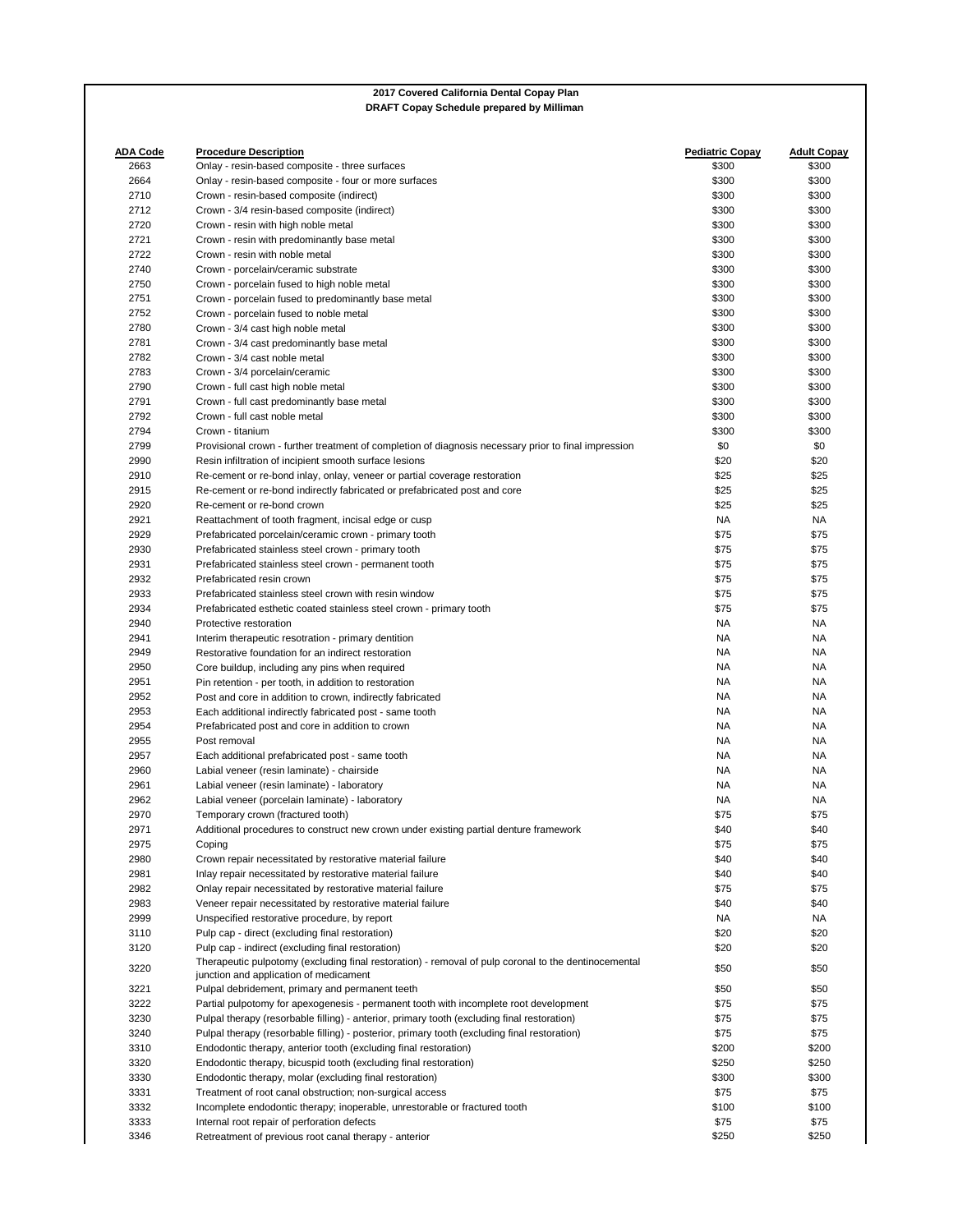| <b>ADA Code</b> | <b>Procedure Description</b>                                                                                                                                                                  | <b>Pediatric Copay</b> | <b>Adult Copay</b> |
|-----------------|-----------------------------------------------------------------------------------------------------------------------------------------------------------------------------------------------|------------------------|--------------------|
| 3347            | Retreatment of previous root canal therapy - bicuspid                                                                                                                                         | \$300                  | \$300              |
| 3348            | Retreatment of previous root canal therapy - molar                                                                                                                                            | \$350                  | \$350              |
| 3351            | Apexification/recalcification - initial visit (apical closure/calcific repair of perforations, root resorption, etc.)                                                                         | \$75                   | \$75               |
| 3352            | Apexification/recalcification - interim medication replacement                                                                                                                                | \$50                   | \$50               |
| 3353            | Apexification/recalcification - final visit (includes completed root canal therapy - apical closure/calcific<br>repair of perforations, root resorption, etc.)                                | \$125                  | \$125              |
| 3355            | Pulpal regeneration - initial visit                                                                                                                                                           | NA                     | NA                 |
| 3356            | Pulpal regeneration - interim medication replacement                                                                                                                                          | NA                     | NA                 |
| 3357            | Pulpal regeneration - completion of treatment                                                                                                                                                 | \$125                  | \$125              |
| 3410            | Apicoectomy - anterior                                                                                                                                                                        | \$200                  | \$200              |
| 3421            | Apicoectomy - bicuspid (first root)                                                                                                                                                           | \$250                  | \$250              |
| 3425            |                                                                                                                                                                                               | \$250                  | \$250              |
|                 | Apicoectomy - molar (first root)                                                                                                                                                              |                        |                    |
| 3426            | Apicoectomy (each additional root)                                                                                                                                                            | \$75                   | \$75               |
| 3427            | Periradicular surgery without apicoectomy                                                                                                                                                     | NA                     | NA                 |
| 3428<br>3429    | Bone graft in conjunction with periradicular surgery - per tooth, single site<br>Bone graft in conjunction with periradicular surgery - each additional contiguous tooth in the same surgical | NA<br>NA               | NA<br>NA           |
| 3430            | site<br>Retrograde filling - per root                                                                                                                                                         | \$50                   | \$50               |
| 3431            | Biologic materials to aid in soft and osseous tissue regeneration in conjunction with periradicular surgery                                                                                   | NA                     | NA                 |
| 3432            | Guided tissue regeneration, resorbable barrier, per site, in conjunction with periradicular surgery                                                                                           | NA                     | NA                 |
| 3450            | Root amputation - per root                                                                                                                                                                    | \$150                  | \$150              |
| 3460            | Endodontic endosseous implant                                                                                                                                                                 | \$450                  | \$450              |
| 3470            | Intentional re-implantation (including necessary splinting)                                                                                                                                   | \$150                  | \$150              |
| 3910            | Surgical procedure for isolation of tooth with rubber dam                                                                                                                                     | \$40                   | \$40               |
| 3920            | Hemisection (including any root removal), not including root canal therapy                                                                                                                    | \$100                  | \$100              |
| 3950            | Canal preparation and fitting of preformed dowel or post                                                                                                                                      | \$40                   | \$40               |
| 3999            | Unspecified endodontic procedure, by report                                                                                                                                                   | NA                     | NA                 |
| 4210            |                                                                                                                                                                                               |                        | \$125              |
|                 | Gingivectomy or gingivoplasty - four or more contiguous teeth or tooth bounded spaces per quadrant                                                                                            | \$125                  |                    |
| 4211            | Gingivectomy or gingivoplasty - one to three contiguous teeth or tooth bounded spaces per quadrant                                                                                            | \$50                   | \$50               |
| 4212            | Gingivectomy or gingivoplasty to allow access for restorative procedure, per tooth                                                                                                            | \$50                   | \$50               |
| 4230            | Anatomical crown exposure - four or more contiguous teeth per quadrant                                                                                                                        | \$150                  | \$150              |
| 4231            | Anatomical crown exposure - one to three teeth per quadrant                                                                                                                                   | \$100                  | \$100              |
| 4240            | Gingival flap procedure, including root planing - four or more contiguous teeth or tooth bounded spaces per<br>quadrant                                                                       | \$150                  | \$150              |
| 4241            | Gingival flap procedure, including root planing - one to three contiguous teeth or tooth bounded spaces per<br>quadrant                                                                       | \$150                  | \$150              |
| 4245            | Apically positioned flap                                                                                                                                                                      | \$150                  | \$150              |
| 4249            | Clinical crown lengthening - hard tissue                                                                                                                                                      | \$150                  | \$150              |
| 4260            | Osseous surgery (including elevation of a full thickness flap and closure) - four or more contiguous teeth or<br>tooth bounded spaces per quadrant                                            | \$300                  | \$300              |
| 4261            | Osseous surgery (including elevation of a full thickness flap and closure) - one to three contiguous teeth or                                                                                 | \$200                  | \$200              |
|                 | tooth bounded spaces per quadrant                                                                                                                                                             |                        |                    |
| 4263            | Bone replacement graft - first site in quadrant                                                                                                                                               | \$100                  | \$100              |
| 4264            | Bone replacement graft - each additional site in quadrant                                                                                                                                     | \$75                   | \$75               |
| 4265            | Biologic materials to aid in soft and osseous tissue regeneration                                                                                                                             | \$75                   | \$75               |
| 4266            | Guided tissue regeneration - resorbable barrier, per site                                                                                                                                     | \$100                  | \$100              |
| 4267            | Guided tissue regeneration - non-resorbable barrier, per site (includes membrane removal)                                                                                                     | \$100                  | \$100              |
| 4268            | Surgical revision procedure, per tooth                                                                                                                                                        | \$100                  | \$100              |
| 4270            | Pedicle soft tissue graft procedure                                                                                                                                                           | \$200                  | \$200              |
| 4273            | Subepithelial connective tissue graft procedures, per tooth<br>Distal or proximal wedge procedure (when not performed in conjunction with surgical procedures in the                          | \$200                  | \$200              |
| 4274            | same anatomical area)                                                                                                                                                                         | \$100                  | \$100              |
| 4275            | Soft tissue allograft                                                                                                                                                                         | \$200                  | \$200              |
| 4276            | Combined connective tissue and double pedicle graft, per tooth<br>Free soft tissue graft procedure (including donor site surgery), first tooth or edentulous tooth position in                | \$250                  | \$250              |
| 4277            | graft                                                                                                                                                                                         | \$250                  | \$250              |
| 4278            | Free soft tissue graft procedure (including donor site surgery), each additional contiguous tooth or<br>edentulous tooth position in same graft site                                          | \$150                  | \$150              |
| 4320            | Provisional splinting - intracoronal                                                                                                                                                          | \$75                   | \$75               |
| 4321            | Provisional splinting - extracoronal                                                                                                                                                          | \$75                   | \$75               |
| 4341            | Periodontal scaling and root planing - four or more teeth per quadrant                                                                                                                        | \$60                   | \$60               |
| 4342            | Periodontal scaling and root planing - one to three teeth per quadrant                                                                                                                        | \$40                   | \$40               |
| 4355            | Full mouth debridement to enable comprehensive evaluation and diagnosis                                                                                                                       | \$40                   | \$40               |
| 4381            | Localized delivery of antimicrobial agents via a controlled release vehicle into diseased crevicular tissue,<br>per tooth                                                                     | \$15                   | \$15               |
| 4910            | Periodontal maintenance                                                                                                                                                                       | \$35                   | \$35               |
| 4920            | Unscheduled dressing change (by someone other than treating dentist or their staff)                                                                                                           | \$0                    | \$0                |
| 4921            | Gingival irrigation - per quadrant                                                                                                                                                            | ΝA                     | NA                 |
|                 |                                                                                                                                                                                               |                        |                    |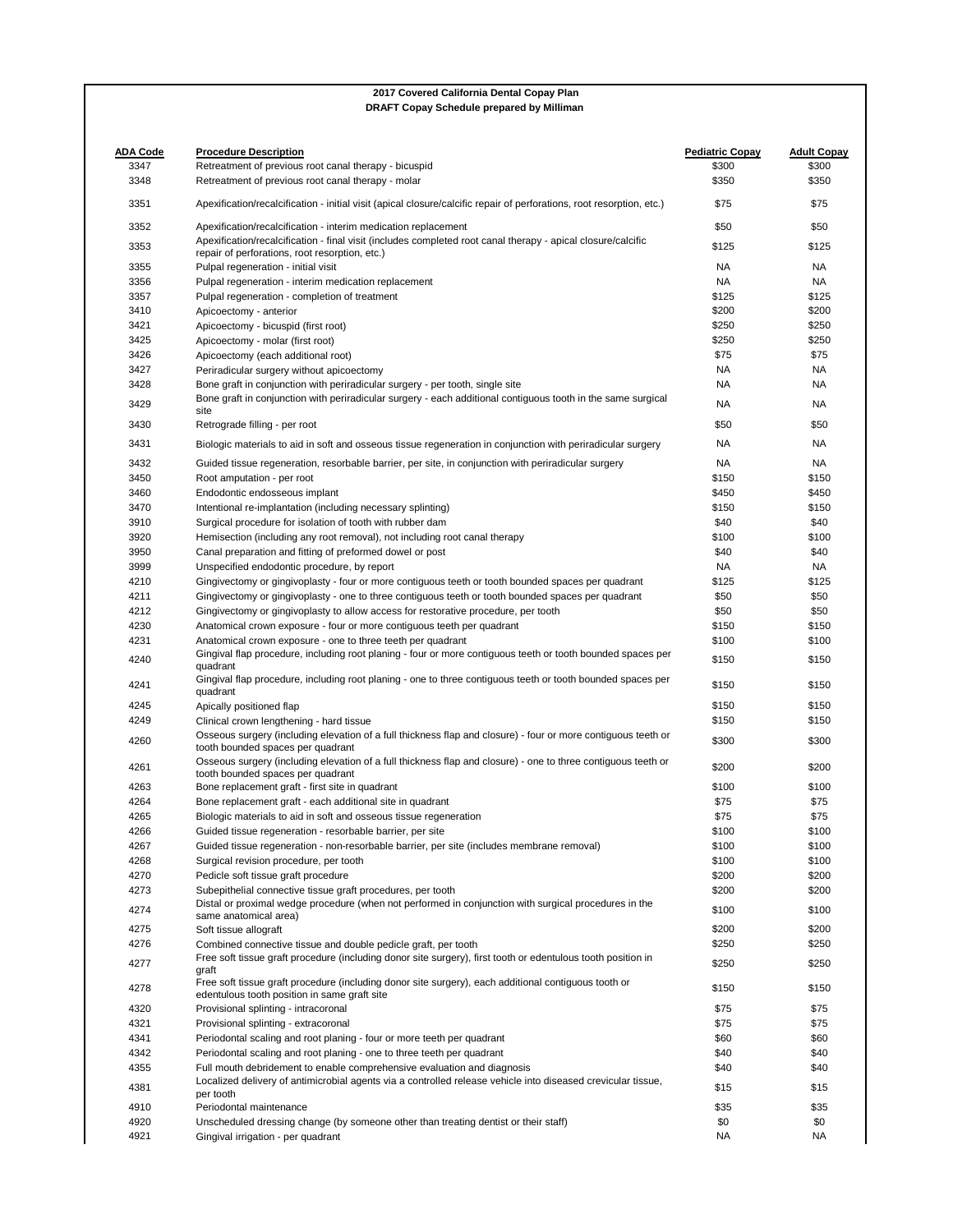| <b>ADA Code</b><br>4999 | <b>Procedure Description</b><br>Unspecified periodontal procedure, by report                                                       | Pediatric Copay<br><b>NA</b> | <b>Adult Copay</b><br>NA |
|-------------------------|------------------------------------------------------------------------------------------------------------------------------------|------------------------------|--------------------------|
| 5110                    | Complete denture - maxillary                                                                                                       | \$400                        | \$400                    |
| 5120                    | Complete denture - mandibular                                                                                                      | \$400                        | \$400                    |
| 5130                    | Immediate denture - maxillary                                                                                                      | \$400                        | \$400                    |
|                         |                                                                                                                                    |                              |                          |
| 5140                    | Immediate denture - mandibular                                                                                                     | \$400                        | \$400                    |
| 5211                    | Maxillary partial denture - resin base (including any conventional clasps, rests and teeth)                                        | \$400                        | \$400                    |
| 5212                    | Mandibular partial denture - resin base (including any conventional clasps, rests and teeth)                                       | \$400                        | \$400                    |
| 5213                    | Maxillary partial denture - cast metal framework with resin denture bases (including any conventional<br>clasps, rests and teeth)  | \$400                        | \$400                    |
| 5214                    | Mandibular partial denture - cast metal framework with resin denture bases (including any conventional<br>clasps, rests and teeth) | \$400                        | \$400                    |
| 5225                    | Maxillary partial denture - flexible base (including any clasps, rests and teeth)                                                  | \$400                        | \$400                    |
| 5226                    | Mandibular partial denture - flexible base (including any clasps, rests and teeth)                                                 | \$400                        | \$400                    |
| 5281                    | Removable unilateral partial denture - one piece cast metal (including clasps and teeth)                                           | \$200                        | \$200                    |
| 5410                    | Adjust complete denture - maxillary                                                                                                | \$0                          | \$0                      |
| 5411                    | Adjust complete denture - mandibular                                                                                               | \$0                          | \$0                      |
| 5421                    | Adjust partial denture - maxillary                                                                                                 | \$0                          | \$0                      |
| 5422                    | Adjust partial denture - mandibular                                                                                                | \$0                          | \$0                      |
| 5510                    | Repair broken complete denture base                                                                                                | \$40                         | \$40                     |
| 5520                    | Replace missing or broken teeth - complete denture (each tooth)                                                                    | \$40                         | \$40                     |
| 5610                    | Repair resin denture base                                                                                                          | \$40                         | \$40                     |
| 5620                    | Repair cast framework                                                                                                              | \$40                         | \$40                     |
| 5630                    | Repair or replace broken clasp                                                                                                     | \$40                         | \$40                     |
| 5640                    | Replace broken teeth - per tooth                                                                                                   | \$40                         | \$40                     |
| 5650                    | Add tooth to existing partial denture                                                                                              | \$40                         | \$40                     |
|                         |                                                                                                                                    |                              |                          |
| 5660                    | Add clasp to existing partial denture                                                                                              | \$40                         | \$40                     |
| 5670                    | Replace all teeth and acrylic on cast metal framework (maxillary)                                                                  | \$40                         | \$40                     |
| 5671                    | Replace all teeth and acrylic on cast metal framework (mandibular)                                                                 | \$40                         | \$40                     |
| 5710                    | Rebase complete maxillary denture                                                                                                  | \$40                         | \$40                     |
| 5711                    | Rebase complete mandibular denture                                                                                                 | \$40                         | \$40                     |
| 5720                    | Rebase maxillary partial denture                                                                                                   | \$40                         | \$40                     |
| 5721                    | Rebase mandibular partial denture                                                                                                  | \$40                         | \$40                     |
| 5730                    | Reline complete maxillary denture (chairside)                                                                                      | \$40                         | \$40                     |
| 5731                    | Reline complete mandibular denture (chairside)                                                                                     | \$40                         | \$40                     |
| 5740                    | Reline maxillary partial denture (chairside)                                                                                       | \$40                         | \$40                     |
| 5741                    | Reline mandibular partial denture (chairside)                                                                                      | \$40                         | \$40                     |
| 5750                    | Reline complete maxillary denture (laboratory)                                                                                     | \$40                         | \$40                     |
| 5751                    | Reline complete mandibular denture (laboratory)                                                                                    | \$40                         | \$40                     |
| 5760                    | Reline maxillary partial denture (laboratory)                                                                                      | \$40                         | \$40                     |
| 5761                    | Reline mandibular partial denture (laboratory)                                                                                     | \$40                         | \$40                     |
| 5810                    | Interim complete denture (maxillary)                                                                                               | \$100                        | \$100                    |
|                         |                                                                                                                                    |                              |                          |
| 5811                    | Interim complete denture (mandibular)                                                                                              | \$100                        | \$100                    |
| 5820                    | Interim partial denture (maxillary)                                                                                                | \$75                         | \$75                     |
| 5821                    | Interim partial denture (mandibular)                                                                                               | \$75                         | \$75                     |
| 5850                    | Tissue conditioning, maxillary                                                                                                     | \$0                          | \$0                      |
| 5851                    | Tissue conditioning, mandibular                                                                                                    | \$0                          | \$0                      |
| 5862                    | Precision attachment, by report                                                                                                    | \$0                          | \$0                      |
| 5863                    | Overdenture - complete maxillary                                                                                                   | \$250                        | \$250                    |
| 5864                    | Overdenture - partial maxillary                                                                                                    | \$250                        | \$250                    |
| 5865                    | Overdenture - complete mandibular                                                                                                  | \$250                        | \$250                    |
| 5866                    | Overdenture - partial mandibular                                                                                                   | \$250                        | \$250                    |
| 5867                    | Replacement of replaceable part of semi-precision or precision attachment (male or female component)                               | \$0                          | \$0                      |
| 5875                    | Modification of removable prosthesis following implant surgery                                                                     | NA.                          | NA                       |
| 6205                    | Pontic - indirect resin based composite                                                                                            | \$200                        | \$200                    |
| 6210                    | Pontic - cast high noble metal                                                                                                     | \$300                        | \$300                    |
| 6211                    | Pontic - cast predominantly base metal                                                                                             | \$300                        | \$300                    |
| 6212                    |                                                                                                                                    |                              |                          |
|                         | Pontic - cast noble metal                                                                                                          | \$300                        | \$300                    |
| 6214                    | Pontic - titanium                                                                                                                  | \$300                        | \$300                    |
| 6240                    | Pontic - porcelain fused to high noble metal                                                                                       | \$300                        | \$300                    |
| 6241                    | Pontic - porcelain fused to predominantly base metal                                                                               | \$300                        | \$300                    |
| 6242                    | Pontic - porcelain fused to noble metal                                                                                            | \$300                        | \$300                    |
| 6245                    | Pontic - porcelain/ceramic                                                                                                         | \$300                        | \$300                    |
| 6250                    | Pontic - resin with high noble metal                                                                                               | \$300                        | \$300                    |
| 6251                    |                                                                                                                                    |                              |                          |
|                         | Pontic - resin with predominantly base metal                                                                                       | \$300                        | \$300                    |
| 6252                    | Pontic - resin with noble metal                                                                                                    | \$300                        | \$300                    |
| 6253                    | Provisional pontic - further treatment or completion of diagnosis necessary prior to final impression                              | \$75                         | \$75                     |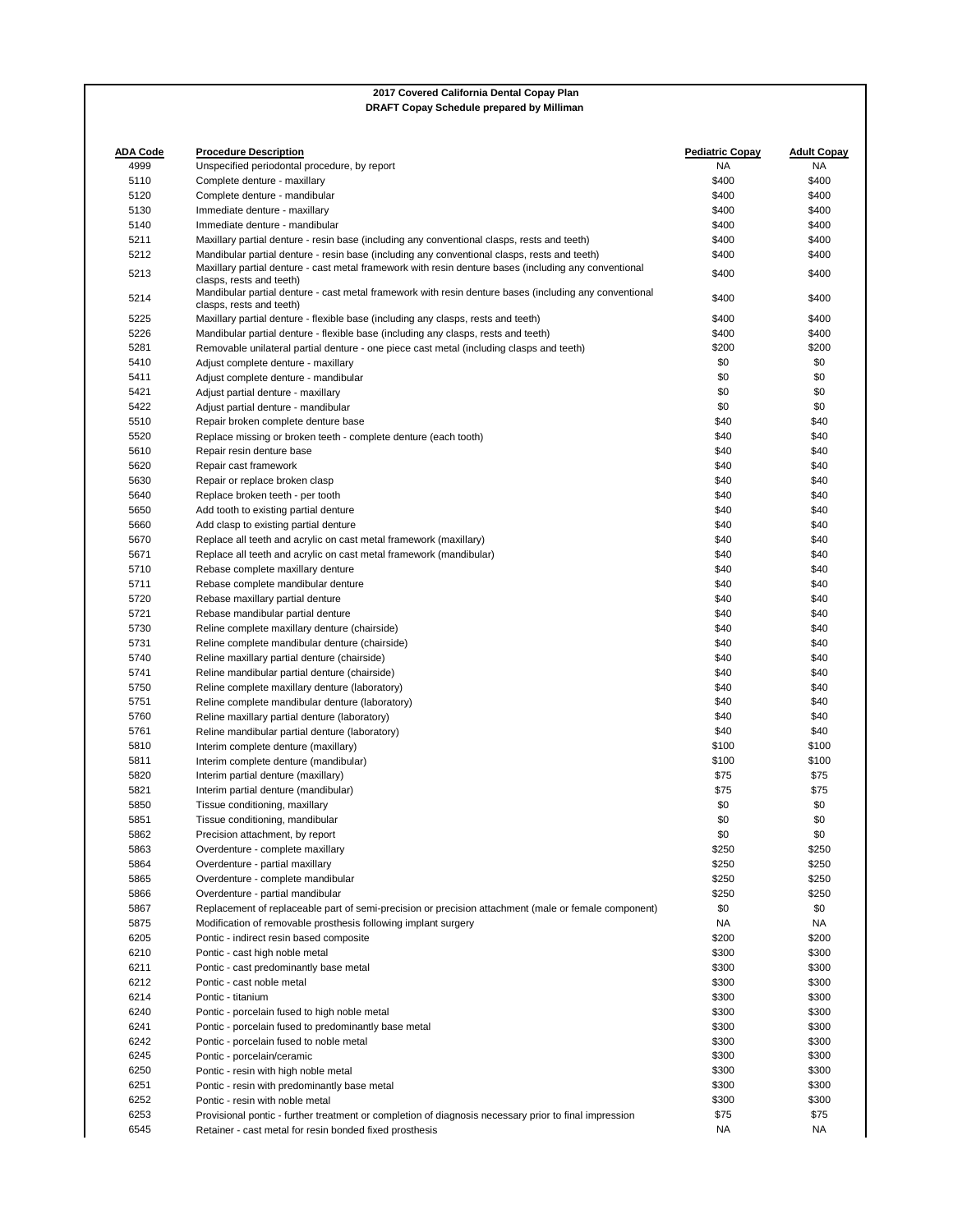|                 | <b>DRAFT Copay Schedule prepared by Milliman</b>                                                                                                       |                        |                    |
|-----------------|--------------------------------------------------------------------------------------------------------------------------------------------------------|------------------------|--------------------|
|                 |                                                                                                                                                        |                        |                    |
| <b>ADA Code</b> | <b>Procedure Description</b>                                                                                                                           | <b>Pediatric Copay</b> | <b>Adult Copay</b> |
| 6548            | Retainer - porcelain/ceramic for resin bonded fixed prosthesis                                                                                         | NA.                    | NA                 |
| 6549            | Resin retainer - for resin bonded fixed prosthesis                                                                                                     | <b>NA</b>              | NA                 |
| 6600            | Inlay - porcelain/ceramic, two surfaces                                                                                                                | NA                     | NA                 |
| 6601            | Inlay - porcelain/ceramic, three or more surfaces                                                                                                      | \$300                  | \$300              |
| 6602            | Inlay - cast high noble metal, two surfaces                                                                                                            | <b>NA</b>              | NA                 |
| 6603            | Inlay - cast high noble metal, three or more surfaces                                                                                                  | \$300                  | \$300              |
| 6604            | Inlay - cast predominantly base metal, two surfaces                                                                                                    | \$200                  | \$200              |
| 6605            | Inlay - cast predominantly base metal, three or more surfaces                                                                                          | \$300                  | \$300              |
| 6606            | Inlay - cast noble metal, two surfaces                                                                                                                 | \$250                  | \$250              |
| 6607            | Inlay - cast noble metal, three or more surfaces                                                                                                       | \$250                  | \$250              |
| 6608            | Onlay - porcelain/ceramic, two surfaces                                                                                                                | \$300                  | \$300              |
| 6609            | Onlay - porcelain/ceramic, three or more surfaces                                                                                                      | \$300                  | \$300              |
| 6610            | Onlay - cast high noble metal, two surfaces                                                                                                            | \$250                  | \$250              |
| 6611            | Onlay - cast high noble metal, three or more surfaces                                                                                                  | \$300                  | \$300              |
| 6612            | Onlay - cast predominantly base metal, two surfaces                                                                                                    | \$300                  | \$300              |
| 6613            | Onlay - cast predominantly base metal, three or more surfaces                                                                                          | \$300                  | \$300              |
| 6614            | Onlay - cast noble metal, two surfaces                                                                                                                 | \$300                  | \$300              |
| 6615            | Onlay - cast noble metal, three or more surfaces                                                                                                       | \$300                  | \$300              |
| 6624            | Inlay - titanium                                                                                                                                       | NA                     | NA                 |
| 6634            | Onlay - titanium                                                                                                                                       | \$1,000                | \$1,000            |
| 6710            |                                                                                                                                                        | \$200                  | \$200              |
|                 | Crown - indirect resin based composite                                                                                                                 |                        |                    |
| 6720            | Crown - resin with high noble metal                                                                                                                    | \$300                  | \$300              |
| 6721            | Crown - resin with predominantly base metal                                                                                                            | \$300                  | \$300              |
| 6722            | Crown - resin with noble metal                                                                                                                         | \$300                  | \$300              |
| 6740            | Crown - porcelain/ceramic                                                                                                                              | \$300                  | \$300              |
| 6750            | Crown - porcelain fused to high noble metal                                                                                                            | \$300                  | \$300              |
| 6751            | Crown - porcelain fused to predominantly base metal                                                                                                    | \$300                  | \$300              |
| 6752            | Crown - porcelain fused to noble metal                                                                                                                 | \$300                  | \$300              |
| 6780            | Crown - 3/4 cast high noble metal                                                                                                                      | \$300                  | \$300              |
| 6781            | Crown - 3/4 cast predominantly base metal                                                                                                              | \$300                  | \$300              |
| 6782            | Crown - 3/4 cast noble metal                                                                                                                           | \$300                  | \$300              |
| 6783            | Crown - 3/4 porcelain/ceramic                                                                                                                          | \$300                  | \$300              |
| 6790            | Crown - full cast high noble metal                                                                                                                     | \$300                  | \$300              |
| 6791            | Crown - full cast predominantly base metal                                                                                                             | \$300                  | \$300              |
| 6792            | Crown - full cast noble metal                                                                                                                          | \$300                  | \$300              |
| 6793            | Provisional retainer crown - further treatment or completion of diagnosis necessary prior to final impression                                          | \$75                   | \$75               |
| 6794            | Crown - titanium                                                                                                                                       | \$300                  | \$300              |
| 6920            | Connector bar                                                                                                                                          | \$60                   | \$60               |
| 6930            | Re-cement or re-bond fixed partial denture                                                                                                             | \$40                   | \$40               |
| 6940            | <b>Stress breaker</b>                                                                                                                                  | \$40                   | \$40               |
| 6950            | Precision attachment                                                                                                                                   | \$40                   | \$40               |
| 6980            | Fixed partial denture repair, necessitated by restorative material failure                                                                             | \$60                   | \$60               |
| 6985            | Pediatric partial denture, fixed                                                                                                                       | \$150                  | \$150              |
| 6999            | Unspecified fixed prosthodontic procedure, by report                                                                                                   | <b>NA</b>              | NA                 |
| 7111            | Extraction, coronal remnants - deciduous tooth                                                                                                         | \$50                   | \$50               |
| 7140            | Extraction, erupted tooth or exposed root (elevation and/or forceps removal)                                                                           | \$65                   | \$65               |
| 7210            | Surgical removal of erupted tooth requiring removal of bone and/or sectioning of tooth, and including<br>elevation of mucoperiosteal flap if indicated | \$100                  | \$100              |
| 7220            | Removal of impacted tooth - soft tissue                                                                                                                | <b>NA</b>              | NA                 |
| 7230            | Removal of impacted tooth - partially bony                                                                                                             | \$140                  | \$140              |
| 7240            | Removal of impacted tooth - completely bony                                                                                                            | \$160                  | \$160              |
| 7241            | Removal of impacted tooth - completely bony, with unusual surgical complications                                                                       | \$190                  | \$190              |
| 7250            | Surgical removal of residual tooth roots (cutting procedure)                                                                                           | \$100                  | \$100              |
| 7251            | Coronectomy - intentional partial tooth removal                                                                                                        | \$150                  | \$150              |
| 7260            | Oroantral fistula closure                                                                                                                              | \$250                  | \$250              |
| 7261            | Primary closure of a sinus perforation                                                                                                                 | \$150                  | \$150              |
| 7270            | Tooth re-implantation and/or stabilization of accidentally evulsed or displaced tooth                                                                  | \$100                  | \$100              |
| 7272            | Tooth transplantation (includes re-implantation from one site to another and splinting and/or stabilization)                                           | \$100                  | \$100              |
| 7280            | Surgical access of an unerupted tooth                                                                                                                  | \$100                  | \$100              |
| 7282            | Mobilization of erupted or malpositioned tooth to aid eruption                                                                                         | \$75                   | \$75               |
| 7283            | Placement of device to facilitate eruption of impacted tooth                                                                                           | \$50                   | \$50               |
| 7285            | Incisional biopsy of oral tissue - hard (bone, tooth)                                                                                                  | \$100                  | \$100              |
| 7286            | Incisional biopsy of oral tissue - soft                                                                                                                | \$100                  | \$100              |
| 7287            | Exfoliative cytological sample collection                                                                                                              | \$40                   | \$40               |
| 7288            | Brush biopsy - transepithelial sample collection                                                                                                       | \$40                   | \$40               |

**2017 Covered California Dental Copay Plan**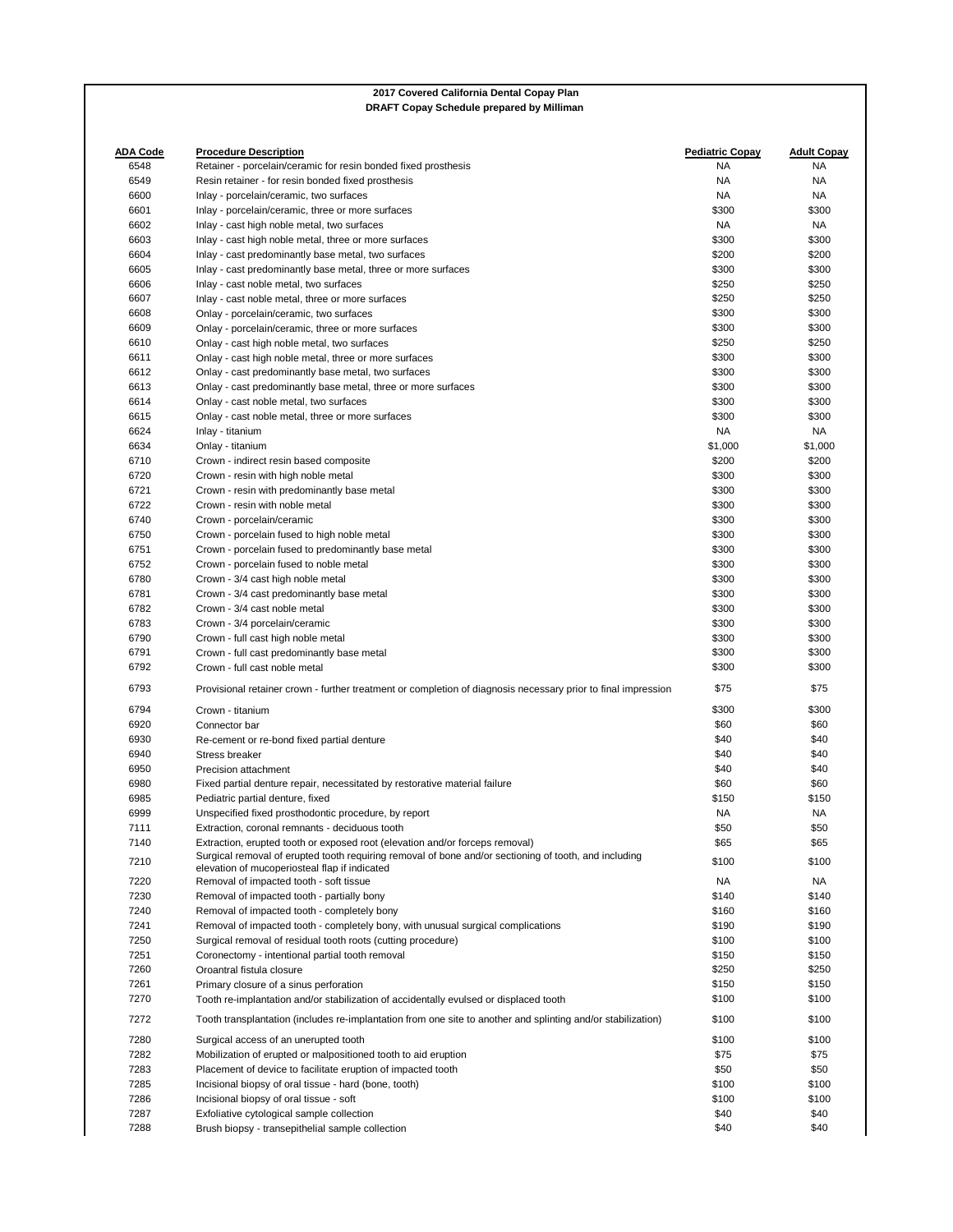| <b>ADA Code</b><br>7290 | <b>Procedure Description</b><br>Surgical repositioning of teeth                                                                                                                      | <b>Pediatric Copay</b><br>\$100 | <b>Adult Copay</b><br>\$100 |
|-------------------------|--------------------------------------------------------------------------------------------------------------------------------------------------------------------------------------|---------------------------------|-----------------------------|
| 7291                    | Transseptal fiberotomy/supra crestal fiberotomy, by report                                                                                                                           | \$50                            | \$50                        |
| 7292                    | Surgical placement of temporary anchorage device [screw retained plate] requiring flap; includes device<br>removal                                                                   | \$150                           | \$150                       |
| 7293                    | Surgical placement of temporary anchorage device requiring flap; includes device removal                                                                                             | \$100                           | \$100                       |
| 7294                    | Surgical placement of temporary anchorage device without flap; includes device removal                                                                                               | \$100                           | \$100                       |
| 7295                    | Harvest of bone for use in autogenous grafting procedure                                                                                                                             | \$150                           | \$150                       |
| 7310                    | Alveoloplasty in conjunction with extractions - four or more teeth or tooth spaces, per quadrant                                                                                     | \$75                            | \$75                        |
| 7311                    | Alveoloplasty in conjunction with extractions - one to three teeth or tooth spaces, per quadrant                                                                                     | \$50                            | \$50                        |
| 7320                    | Alveoloplasty not in conjunction with extractions - four or more teeth or tooth spaces, per quadrant                                                                                 | \$75                            | \$75                        |
| 7321                    | Alveoloplasty not in conjunction with extractions - one to three teeth or tooth spaces, per quadrant                                                                                 | \$75                            | \$75                        |
| 7340                    | Vestibuloplasty - ridge extension (secondary epithelialization)                                                                                                                      | \$250                           | \$250                       |
| 7350                    | Vestibuloplasty - ridge extension (including soft tissue grafts, muscle reattachment, revision of soft tissue<br>attachment and management of hypertrophied and hyperplastic tissue) | \$400                           | \$400                       |
| 7410                    | Excision of benign lesion up to 1.25 cm                                                                                                                                              | \$100                           | \$100                       |
| 7411                    | Excision of benign lesion greater than 1.25 cm                                                                                                                                       | \$100                           | \$100                       |
| 7412                    | Excision of benign lesion, complicated                                                                                                                                               | \$200                           | \$200                       |
| 7413                    | Excision of malignant lesion up to 1.25 cm                                                                                                                                           | \$150                           | \$150                       |
| 7414                    | Excision of malignant lesion greater than 1.25 cm                                                                                                                                    | \$150                           | \$150                       |
| 7415                    | Excision of malignant lesion, complicated                                                                                                                                            | \$300                           | \$300                       |
| 7465                    | Destruction of lesion(s) by physical or chemical method, by report                                                                                                                   | \$50                            | \$50                        |
| 7440                    | Excision of malignant tumor - lesion diameter up to 1.25 cm                                                                                                                          | \$100                           | \$100                       |
| 7441                    | Excision of malignant tumor - lesion diameter greater than 1.25 cm                                                                                                                   | \$200                           | \$200                       |
| 7450                    | Removal of benign odontogenic cyst or tumor - lesion diameter up to 1.25 cm                                                                                                          | \$150                           | \$150                       |
| 7451                    |                                                                                                                                                                                      | \$200                           | \$200                       |
|                         | Removal of benign odontogenic cyst or tumor - lesion diameter greater than 1.25 cm                                                                                                   |                                 |                             |
| 7460                    | Removal of benign nonodontogenic cyst or tumor - lesion diameter up to 1.25 cm                                                                                                       | \$150                           | \$150                       |
| 7461                    | Removal of benign nonodontogenic cyst or tumor - lesion diameter greater than 1.25 cm                                                                                                | \$500                           | \$500                       |
| 7471                    | Removal of lateral exostosis (maxilla or mandible)                                                                                                                                   | \$150                           | \$150                       |
| 7472                    | Removal of torus palatinus                                                                                                                                                           | \$150                           | \$150                       |
| 7473                    | Removal of torus mandibularis                                                                                                                                                        | \$150                           | \$150                       |
| 7485                    | Surgical reduction of osseous tuberosity                                                                                                                                             | \$150                           | \$150                       |
| 7490                    | Radical resection of maxilla or mandible                                                                                                                                             | \$500                           | \$500                       |
| 7510                    | Incision and drainage of abscess - intraoral soft tissue                                                                                                                             | \$50                            | \$50                        |
| 7511                    | Incision and drainage of abscess - intraoral soft tissue - complicated (includes drainage of multiple fascial<br>spaces)                                                             | \$75                            | \$75                        |
| 7520                    | Incision and drainage of abscess - extraoral soft tissue                                                                                                                             | \$100                           | \$100                       |
| 7521                    | Incision and drainage of abscess - extraoral soft tissue - complicated (includes drainage of multiple fascial<br>spaces)                                                             | \$100                           | \$100                       |
| 7530                    | Removal of foreign body from mucosa, skin, or subcutaneous alveolar tissue                                                                                                           | \$50                            | \$50                        |
| 7540                    | Removal of reaction producing foreign bodies, musculoskeletal system                                                                                                                 | \$100                           | \$100                       |
| 7550                    | Partial ostectomy/sequestrectomy for removal of non-vital bone                                                                                                                       | \$75                            | \$75                        |
| 7560                    | Maxillary sinusotomy for removal of tooth fragment or foreign body                                                                                                                   | \$350                           | \$350                       |
| 7610                    | Maxilla - open reduction (teeth immobilized, if present)                                                                                                                             | \$200                           | \$200                       |
| 7620                    | Maxilla - closed reduction (teeth immobilized, if present)                                                                                                                           | \$375                           | \$375                       |
| 7630                    | Mandible - open reduction (teeth immobilized, if present)                                                                                                                            | \$750                           | \$750                       |
| 7640                    | Mandible - closed reduction (teeth immobilized, if present)                                                                                                                          | \$650                           | \$650                       |
| 7650                    | Malar and/or zygomatic arch - open reduction                                                                                                                                         | \$1,000                         | \$1,000                     |
| 7660                    | Malar and/or zygomatic arch - closed reduction                                                                                                                                       | \$850                           | \$850                       |
| 7670                    | Alveolus - closed reduction, may include stabilization of teeth                                                                                                                      | \$250                           | \$250                       |
| 7671                    | Alveolus - open reduction, may include stabilization of teeth                                                                                                                        | \$350                           | \$350                       |
| 7680                    | Facial bones - complicated reduction with fixation and multiple surgical approaches                                                                                                  | \$1,000                         | \$1,000                     |
| 7710                    | Maxilla - open reduction                                                                                                                                                             | \$150                           | \$150                       |
| 7720                    | Maxilla - closed reduction                                                                                                                                                           | \$250                           | \$250                       |
| 7730                    | Mandible - open reduction                                                                                                                                                            | \$650                           | \$650                       |
| 7740                    | Mandible - closed reduction                                                                                                                                                          | \$400                           | \$400                       |
| 7750                    | Malar and/or zygomatic arch - open reduction                                                                                                                                         | \$325                           | \$325                       |
| 7760                    | Malar and/or zygomatic arch - closed reduction                                                                                                                                       | \$1,500                         | \$1,500                     |
| 7770                    | Alveolus - open reduction stabilization of teeth                                                                                                                                     | \$200                           | \$200                       |
| 7771                    | Alveolus - closed reduction stabilization of teeth                                                                                                                                   | \$200                           | \$200                       |
| 7780                    | Facial bones - complicated reduction with fixation and multiple surgical approaches                                                                                                  | \$2,100                         | \$2,100                     |
| 7810                    | Open reduction of dislocation                                                                                                                                                        | \$1,100                         | \$1,100                     |
| 7820                    | Closed reduction of dislocation                                                                                                                                                      | \$100                           | \$100                       |
| 7830                    | Manipulation under anesthesia                                                                                                                                                        | \$100                           | \$100                       |
| 7840                    |                                                                                                                                                                                      |                                 |                             |
|                         | Condylectomy                                                                                                                                                                         | \$1,400                         | \$1,400                     |
| 7850                    | Surgical discectomy, with/without implant                                                                                                                                            | \$1,400                         | \$1,400                     |
| 7852                    | Disc repair                                                                                                                                                                          | \$1,400                         | \$1,400                     |
| 7854                    | Synovectomy                                                                                                                                                                          | NA                              | NA                          |
| 7856                    | Myotomy                                                                                                                                                                              | <b>NA</b>                       | <b>NA</b>                   |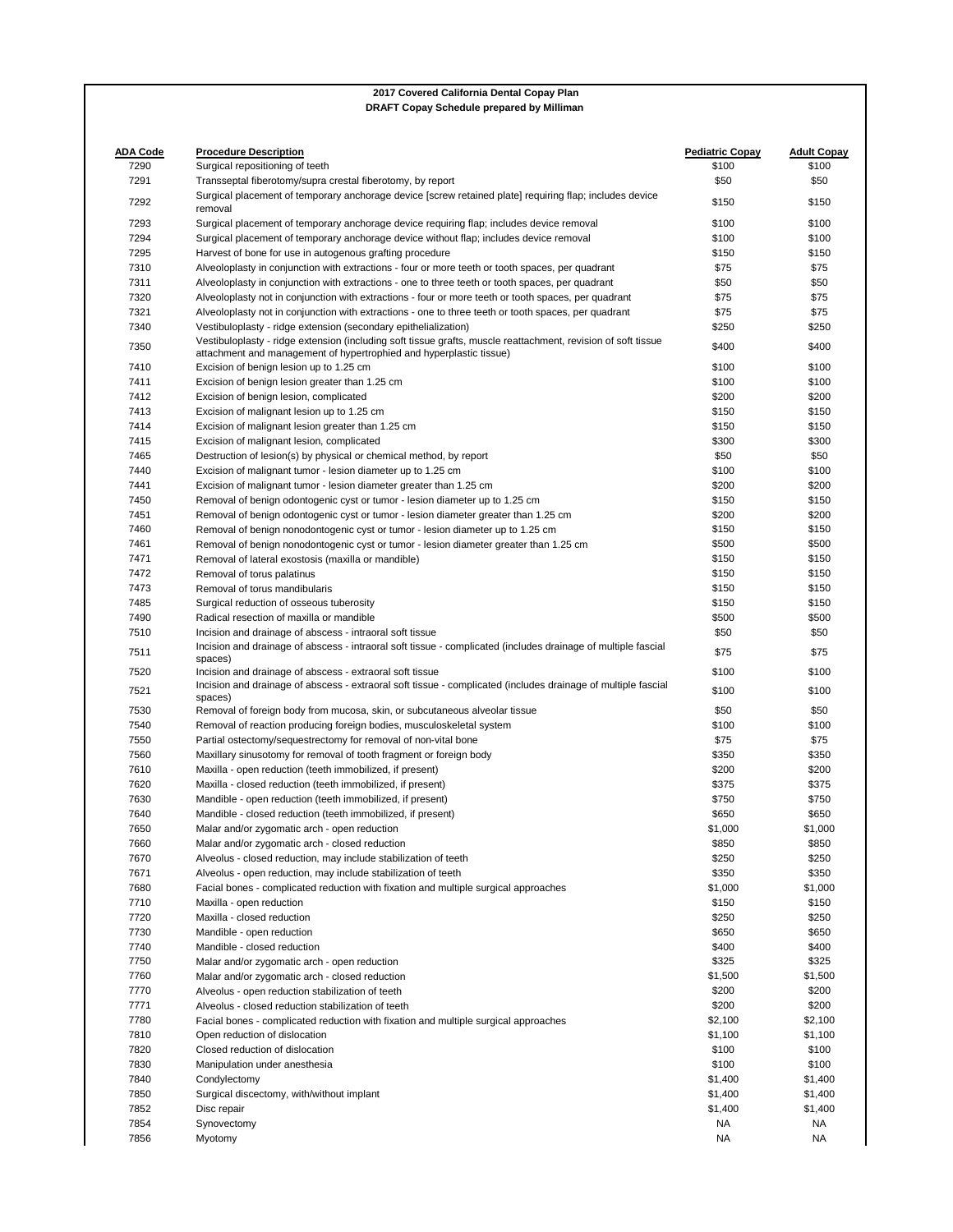|  | DRAFT Copay Schedule prepared by Milliman |  |  |
|--|-------------------------------------------|--|--|
|  |                                           |  |  |

| <b>ADA Code</b> | <b>Procedure Description</b>                                                                                                                                  | <b>Pediatric Copay</b> | <b>Adult Copay</b> |
|-----------------|---------------------------------------------------------------------------------------------------------------------------------------------------------------|------------------------|--------------------|
| 7858            | Joint reconstruction                                                                                                                                          | ΝA                     | NA                 |
| 7860            | Arthrotomy                                                                                                                                                    | \$0                    | \$0                |
| 7865            | Arthroplasty                                                                                                                                                  | \$0                    | \$0                |
| 7870            | Arthrocentesis                                                                                                                                                | \$125                  | \$125              |
| 7871            | Non-arthroscopic lysis and lavage                                                                                                                             | \$225                  | \$225              |
| 7872            | Arthroscopy - diagnosis, with or without biopsy                                                                                                               | NA.                    | NA                 |
| 7873            | Arthroscopy - surgical: lavage and lysis of adhesions                                                                                                         | \$0                    | \$0                |
| 7874            | Arthroscopy - surgical: disc repositioning and stabilization                                                                                                  | \$0                    | \$0                |
| 7875            | Arthroscopy - surgical: synovectomy                                                                                                                           | ΝA                     | NA                 |
| 7876            | Arthroscopy - surgical: discectomy                                                                                                                            | NA.                    | NA                 |
| 7877            | Arthroscopy - surgical: debridement                                                                                                                           | \$0                    | \$0                |
| 7880            | Occlusal orthotic device, by report                                                                                                                           | \$175                  | \$175              |
| 7899            | Unspecified TMD therapy, by report                                                                                                                            | NA.                    | NA                 |
| 7910            | Suture of recent small wounds up to 5 cm                                                                                                                      | \$50                   | \$50               |
| 7911            | Complicated suture - up to 5 cm                                                                                                                               | \$75                   | \$75               |
| 7912            | Complicated suture - greater than 5 cm                                                                                                                        | \$200                  | \$200              |
| 7920            | Skin graft (identify defect covered, location and type of graft)                                                                                              | \$175                  | \$175              |
| 7921            | Collection and application of autologous blood concentrate product                                                                                            | \$75                   | \$75               |
| 7940            | Osteoplasty - for orthognathic deformities                                                                                                                    | \$225                  | \$225              |
| 7941            | Osteotomy - mandibular rami                                                                                                                                   | \$1,200                | \$1,200            |
| 7943            | Osteotomy - mandibular rami with bone graft; includes obtaining the graft                                                                                     | \$650                  | \$650              |
| 7944            | Osteotomy - segmented or subapical                                                                                                                            | \$400                  | \$400              |
| 7945            | Osteotomy - body of mandible                                                                                                                                  | \$1,000                | \$1,000            |
| 7946            | LeFort I (maxilla - total)                                                                                                                                    | \$1,600                | \$1,600            |
| 7947            | LeFort I (maxilla - segmented)                                                                                                                                | \$1,300                | \$1,300            |
| 7948            | LeFort II or LeFort III (osteoplasty of facial bones for midface hypoplasia or retrusion) - without bone graft                                                | \$2,500                | \$2,500            |
| 7949            | LeFort II or LeFort III - with bone graft<br>Osseous, osteoperiosteal, or cartilage graft of the mandible or maxilla - autogenous or nonautogenous, by        | \$675                  | \$675              |
| 7950            | report                                                                                                                                                        | \$275                  | \$275              |
| 7951            | Sinus augmentation with bone or bone substitutes via a lateral open approach                                                                                  | \$425                  | \$425              |
| 7952            | Sinus augmentation via a vertical approach                                                                                                                    | \$250                  | \$250              |
| 7953            | Bone replacement graft for ridge preservation - per site                                                                                                      | \$100                  | \$100              |
| 7955            | Repair of maxillofacial soft and/or hard tissue defect<br>Frenulectomy - also known as frenectomy or frenotomy - separate procedure not incidental to another | \$300                  | \$300              |
| 7960            | procedure                                                                                                                                                     | \$100                  | \$100              |
| 7963            | Frenuloplasty                                                                                                                                                 | \$125                  | \$125              |
| 7970            | Excision of hyperplastic tissue - per arch                                                                                                                    | \$75                   | \$75               |
| 7971            | Excision of pericoronal gingiva                                                                                                                               | \$50                   | \$50               |
| 7972            | Surgical reduction of fibrous tuberosity                                                                                                                      | \$100                  | \$100              |
| 7980            | Sialolithotomy                                                                                                                                                | \$125                  | \$125              |
| 7981            | Excision of salivary gland, by report                                                                                                                         | \$100                  | \$100              |
| 7982            | Sialodochoplasty                                                                                                                                              | \$200                  | \$200              |
| 7983            | Closure of salivary fistula                                                                                                                                   | \$125                  | \$125              |
| 7990            | Emergency tracheotomy                                                                                                                                         | \$375                  | \$375              |
| 7991            | Coronoidectomy                                                                                                                                                | \$300                  | \$300              |
| 7995            | Synthetic graft - mandible or facial bones, by report                                                                                                         | \$125                  | \$125              |
| 7996            | Implant - mandible for augmentation purposes (excluding alveolar ridge), by report                                                                            | \$350                  | \$350              |
| 7997            | Appliance removal (not by dentist who placed appliance), includes removal of archbar                                                                          | \$50                   | \$50               |
| 7998            | Intraoral placement of a fixation device not in conjunction with a fracture                                                                                   | \$200                  | \$200              |
| 7999            | Unspecified oral surgery procedure, by report                                                                                                                 | NA                     | NA                 |
| 8010            | Limited orthodontic treatment of the primary dentition                                                                                                        |                        |                    |
| 8020            | Limited orthodontic treatment of the transitional dentition                                                                                                   |                        |                    |
| 8030            | Limited orthodontic treatment of the adolescent dentition                                                                                                     |                        |                    |
| 8040            | Limited orthodontic treatment of the adult dentition                                                                                                          |                        |                    |
| 8050            | Interceptive orthodontic treatment of the primary dentition                                                                                                   |                        |                    |
| 8060            | Interceptive orthodontic treatment of the transitional dentition                                                                                              |                        |                    |
| 8070            | Comprehensive orthodontic treatment of the transitional dentition                                                                                             |                        |                    |
| 8080            | Comprehensive orthodontic treatment of the adolescent dentition                                                                                               |                        |                    |
| 8090            | Comprehensive orthodontic treatment of the adult dentition                                                                                                    |                        |                    |
| 8210            | Removable appliance therapy                                                                                                                                   | \$350 per orthodontic  | not covered        |
| 8220            | Fixed appliance therapy                                                                                                                                       | course of treatment    |                    |
| 8660            | Pre-orthodontic treatment examination to monitor growth and development                                                                                       |                        |                    |
| 8670            | Periodic orthodontic treatment visit                                                                                                                          |                        |                    |
| 8680            | Orthodontic retention (removal of appliances, construction and placement of retainer(s))                                                                      |                        |                    |
| 8690            | Orthodontic treatment (alternative billing to a contract fee)                                                                                                 |                        |                    |
| 8691            | Repair of orthodontic appliance                                                                                                                               |                        |                    |